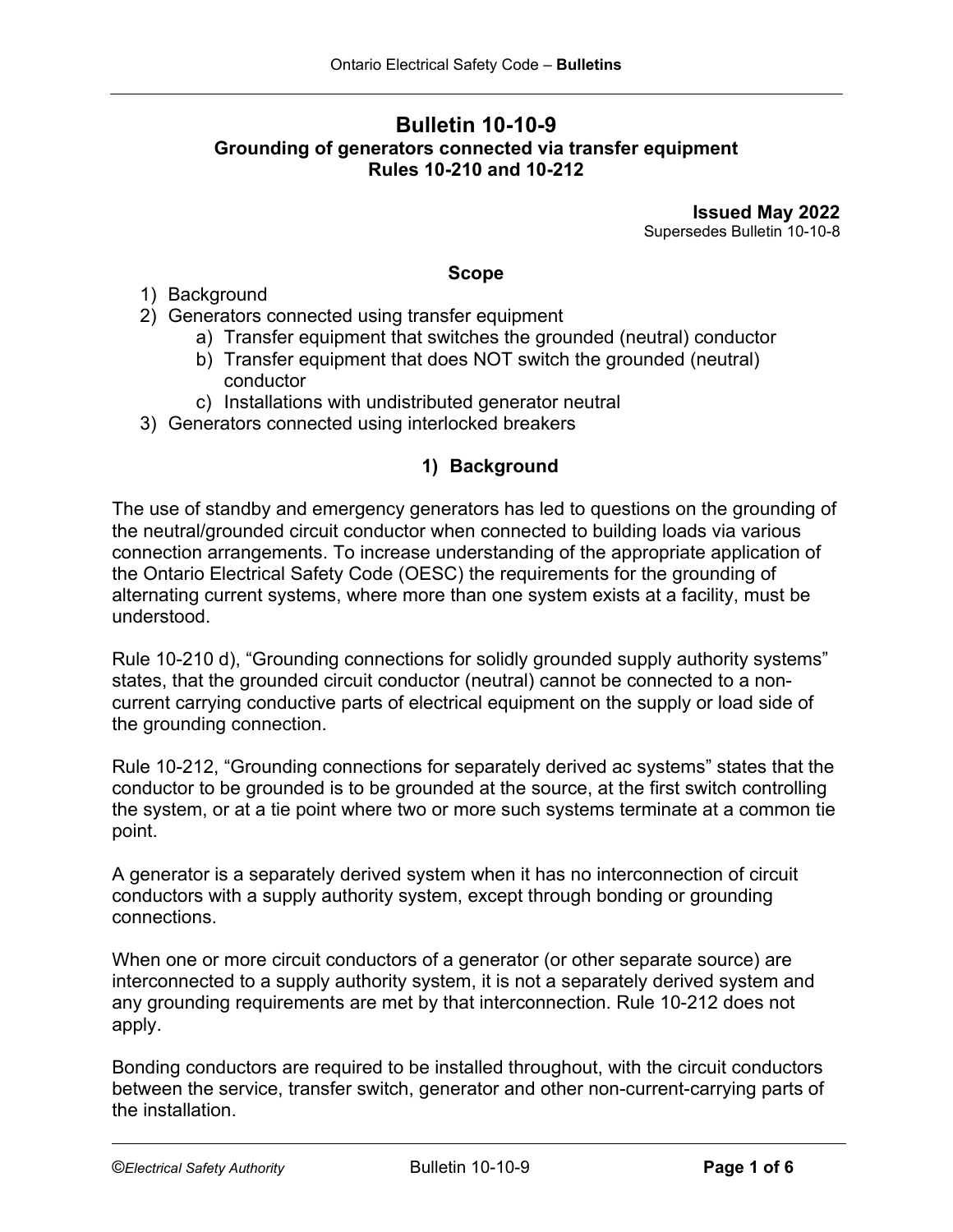For generators, CSA Standard C22.2 No 100 requires information or marking on the status of the interconnection between neutral and ground. The generator is required to be marked as follows:

- NEUTRAL FLOATING; or
- NEUTRAL BONDED TO FRAME.

### **2) Generators connected using transfer equipment**

In order to determine how a generator neutral is to be grounded, it requires an examination of the transfer equipment to be used.

### **a) Transfer equipment that switches the grounded (neutral) conductor**

If the grounded conductor (neutral) is switched at the transfer switch, as in Figure B1, there would be no interconnection to the supply authority grounded conductor (neutral) and the generator would be a separately derived system.

For a solidly grounded system Rule 10-212 would require the neutral to be grounded by a system bonding jumper and connection to a grounding conductor at the source or the first switch controlling the system with no other connections to non-current carrying conductive parts on the line or load side of that connection.

For 3  $\varnothing$  4 W systems, a generator serving line to neutral loads, where the neutral is connected to the generator case (NEUTRAL BONDED TO FRAME), a four pole transfer switch that switches the neutral is required. This ensures that there are no connections between the grounding electrode and the grounded circuit conductor (neutral) beyond the service disconnect or beyond the generator, as per Rules 10-210 and 10-212 (see Figure B1). Generators with a connection between the neutral and the case (system bond jumper) shall be connected directly to the grounding electrode.

When a generator is connected to a grounding electrode at a location remote from the emergency source, a sign is recommended to be placed at the grounding location. The sign should identify that both emergency and normal sources are grounded at that location.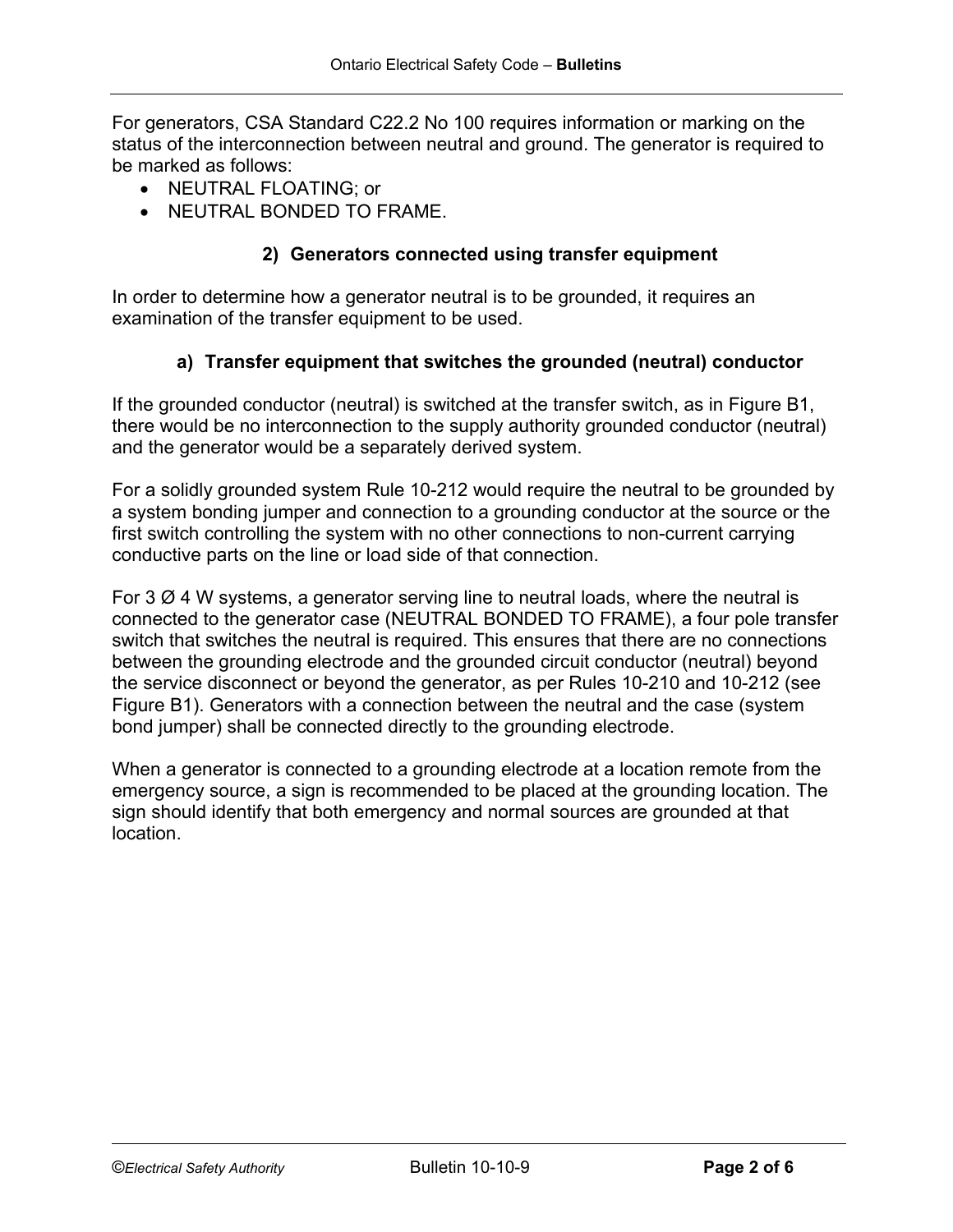

**Figure B1- Neutral bonded to the frame** (In this example the generator is a separately derived system)

## **b) Transfer equipment that does NOT switch the grounded (neutral) conductor**

If the grounded conductor (neutral) is not switched, as in Figure B2, it will be interconnected to the supply authority system at the transfer equipment and the generator would **not** be a separately derived system.

The generator neutral will be grounded by its's interconnection to the supply authority system neutral. In this case the generator neutral cannot be bonded to the generator frame or connected to a ground electrode (NEUTRAL FLOATING).

Bonding connections are required throughout the installation.

### **Caution**

Where three pole transfer switches are used with solid neutral connections, caution shall be exercised when working on the grounded circuit conductor (neutral), as it is common to both the normal power supply and stand-by (generator) systems and may be carrying current at any time. It is recommended that any neutral termination in the system be identified with proper signage, warning not to disconnect any system neutral when the stand-by system or normal system is operating.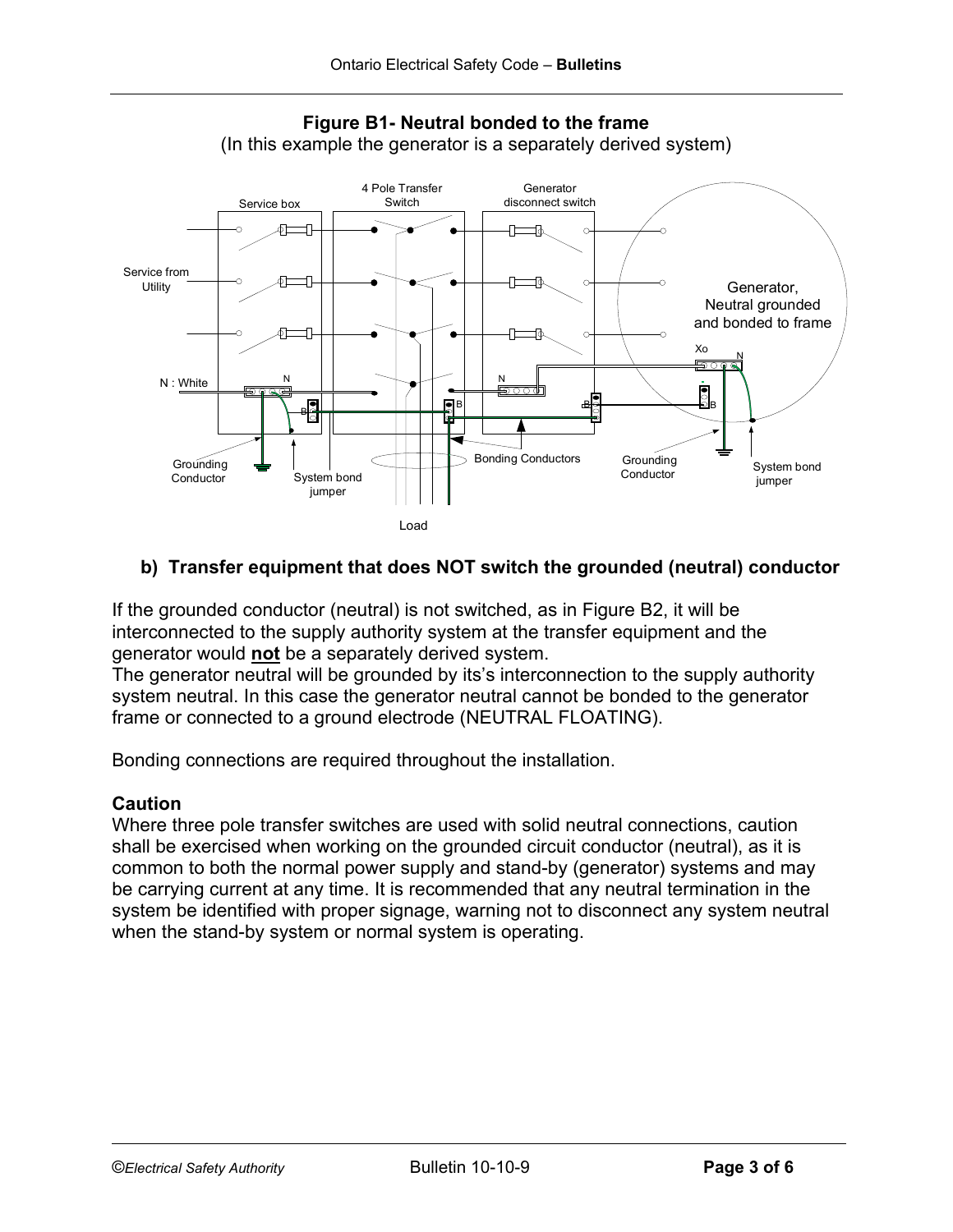



## **c) Installations with undistributed generator neutral**

Where neutral loads are not present in a system, as per Diagram B3, an alternate solution is available where the neutral conductor is not distributed. Under this circumstance, there is still a requirement to connect the neutral of the system to the grounding electrode, where required by Rule 10-214, for separately derived systems. Also, based on Rule 10-214, a system bond jumper and grounding conductor is required at the generator.

Three-phase, 208/120 V, 480/277 V and 600/347 V systems may be used, that do not require a distributed neutral conductor. In these installations, the system neutral would not be interconnected to the utility neutral conductor at a three pole transfer device and the generator would be a separately derived system, as per Figure B3.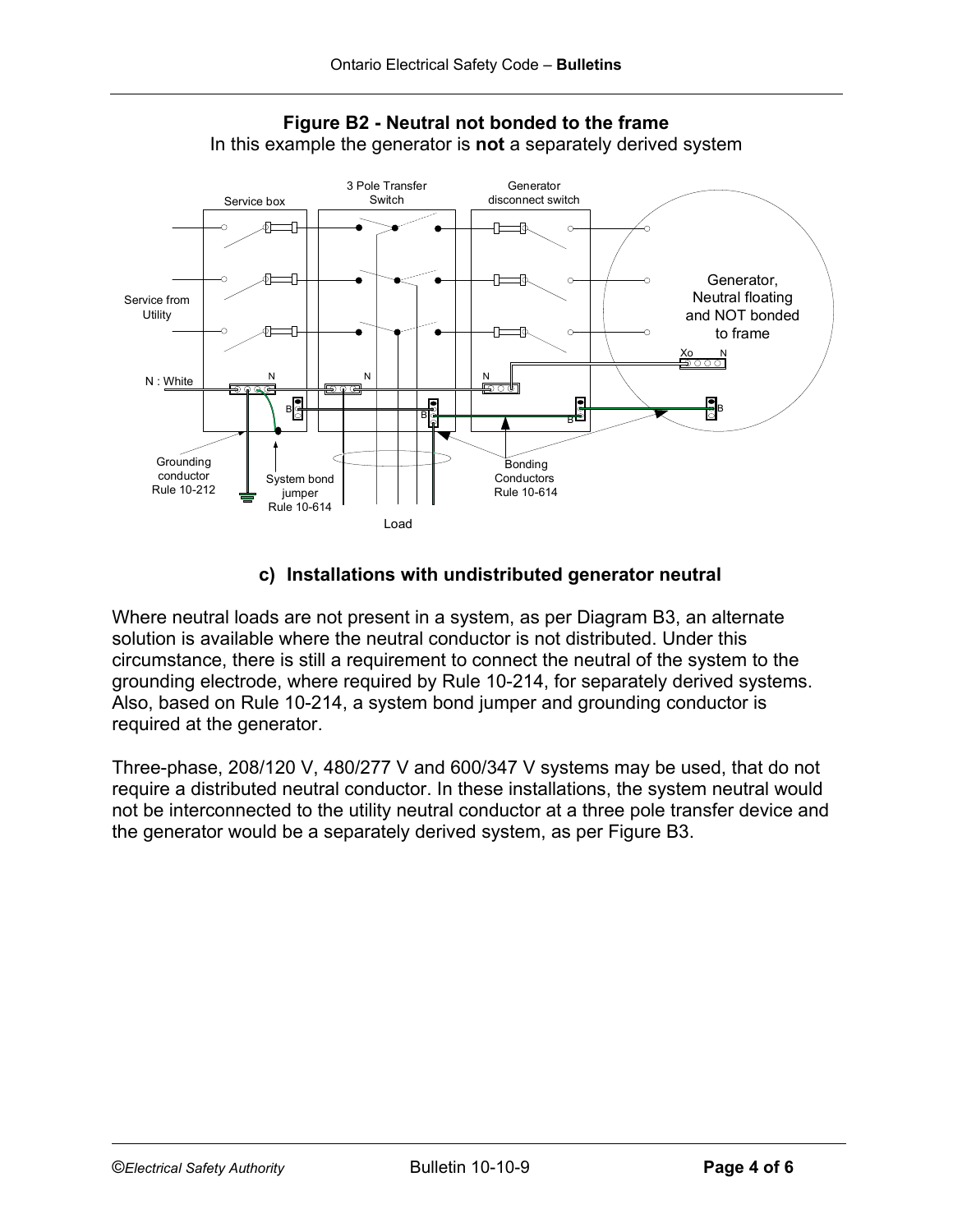



**Figure B4 - Transformation added between generator and transfer switch** (In this example the generator is a separately derived system, the transformer is not)



Figure B4 represents an installation where a transformer is added between a generator and a transfer switch and a generator neutral conductor is not distributed. The transformer neutral is.

# **3) Generators connected using interlocked breakers**

A temporary connected generator that feeds a portion of the existing distribution may be connected through interlocked, kirk keyed breakers used as a transfer device, as per Figure B5. When using 3 pole interlocked breakers as a transfer device, they are equivalent to using a 3 pole transfer switch on a 4 wire system. It is important that the